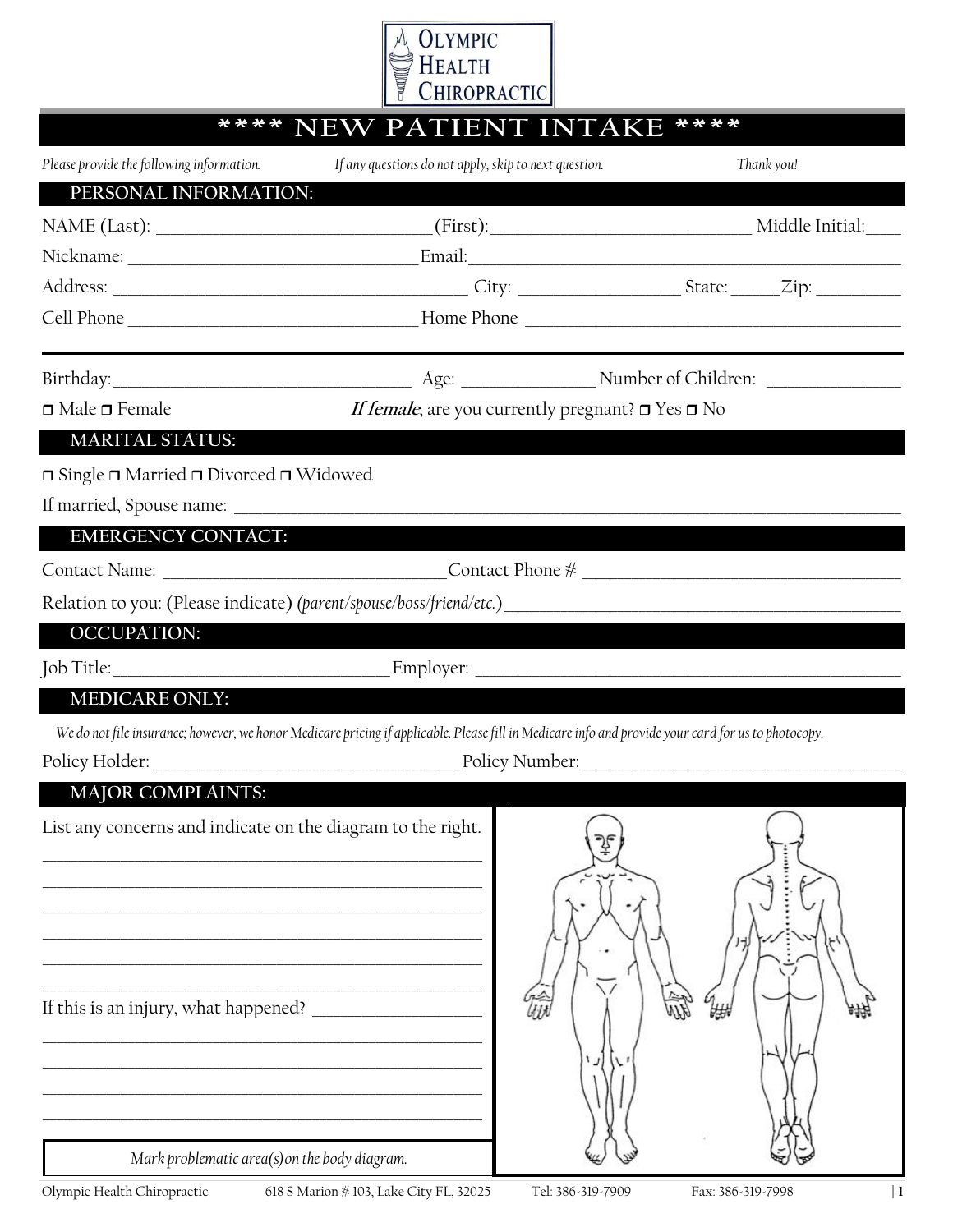

| MAJOR COMPLAINTS (continued from previous page):                                                                                                                                                                                                                                |        |                                                 |                                                  |                     |        |                       |
|---------------------------------------------------------------------------------------------------------------------------------------------------------------------------------------------------------------------------------------------------------------------------------|--------|-------------------------------------------------|--------------------------------------------------|---------------------|--------|-----------------------|
| Is this getting $\Box$ better $\Box$ worse $\Box$ staying the same?                                                                                                                                                                                                             |        |                                                 |                                                  |                     |        |                       |
| Have you consulted a doctor for this problem? $\Box$ Yes $\Box$ No Date: __/__/__                                                                                                                                                                                               |        |                                                 |                                                  |                     |        |                       |
|                                                                                                                                                                                                                                                                                 |        |                                                 |                                                  |                     |        |                       |
|                                                                                                                                                                                                                                                                                 |        |                                                 |                                                  |                     |        |                       |
| <b>LIFESTYLE FACTORS:</b>                                                                                                                                                                                                                                                       |        |                                                 |                                                  |                     |        |                       |
| Height ______Weight ____________Recent weight loss/gain? ___________ Are you dieting? □ Yes □ No<br>List any medications, prescription, OTC, vitamins, etc.                                                                                                                     |        |                                                 |                                                  |                     |        |                       |
| Do you smoke/use tobacco? □ Yes □ No If yes, what? _____________ How often? _________ Since when? ____________                                                                                                                                                                  |        |                                                 |                                                  |                     |        |                       |
|                                                                                                                                                                                                                                                                                 |        |                                                 |                                                  |                     |        |                       |
| SLEEP:                                                                                                                                                                                                                                                                          |        |                                                 |                                                  |                     |        |                       |
| Healing occurs during sleep; essential to a proper immune system, please mark if you have any of the following:<br>1. Trouble falling asleep?<br>2. Not enough restful sleep?<br>3. Waking in the middle of the night?<br>4. Waking earlier than you normally would? $\Box$ Yes |        | Yes<br>$\Box$<br>Yes<br>$\Box$<br>Yes<br>$\Box$ | $\Box$ No<br>$\Box$ No<br>$\Box$ No<br>$\Box$ No |                     |        |                       |
| CHECK THE ACTIVITIES DURING WHICH YOU EXPERIENCE DIFFICULTY OR PAIN:                                                                                                                                                                                                            |        |                                                 |                                                  |                     |        |                       |
| lying on side with knees bent<br>$\Box$                                                                                                                                                                                                                                         | $\Box$ | lying on back                                   | $\Box$                                           | turning over in bed | $\Box$ | lying flat on stomach |
| $\overline{\Box}$<br>getting in/out of car                                                                                                                                                                                                                                      | $\Box$ | gripping                                        | $\Box$                                           | sleeping            | $\Box$ | sitting               |
| $\Box$<br>bending forward                                                                                                                                                                                                                                                       | $\Box$ | climbing                                        | $\Box$                                           | pushing             | $\Box$ | walking               |
| $\boxed{\Box}$<br>bending backward                                                                                                                                                                                                                                              | $\Box$ | dressing self                                   | $\Box$                                           | pulling             | □      | sneezing              |
| $\Box$<br>standing for one hour or more                                                                                                                                                                                                                                         | $\Box$ | sexual activity                                 | $\Box$                                           | reaching            | $\Box$ | coughing              |
|                                                                                                                                                                                                                                                                                 |        |                                                 | $\Box$                                           | stooping            | $\Box$ | other                 |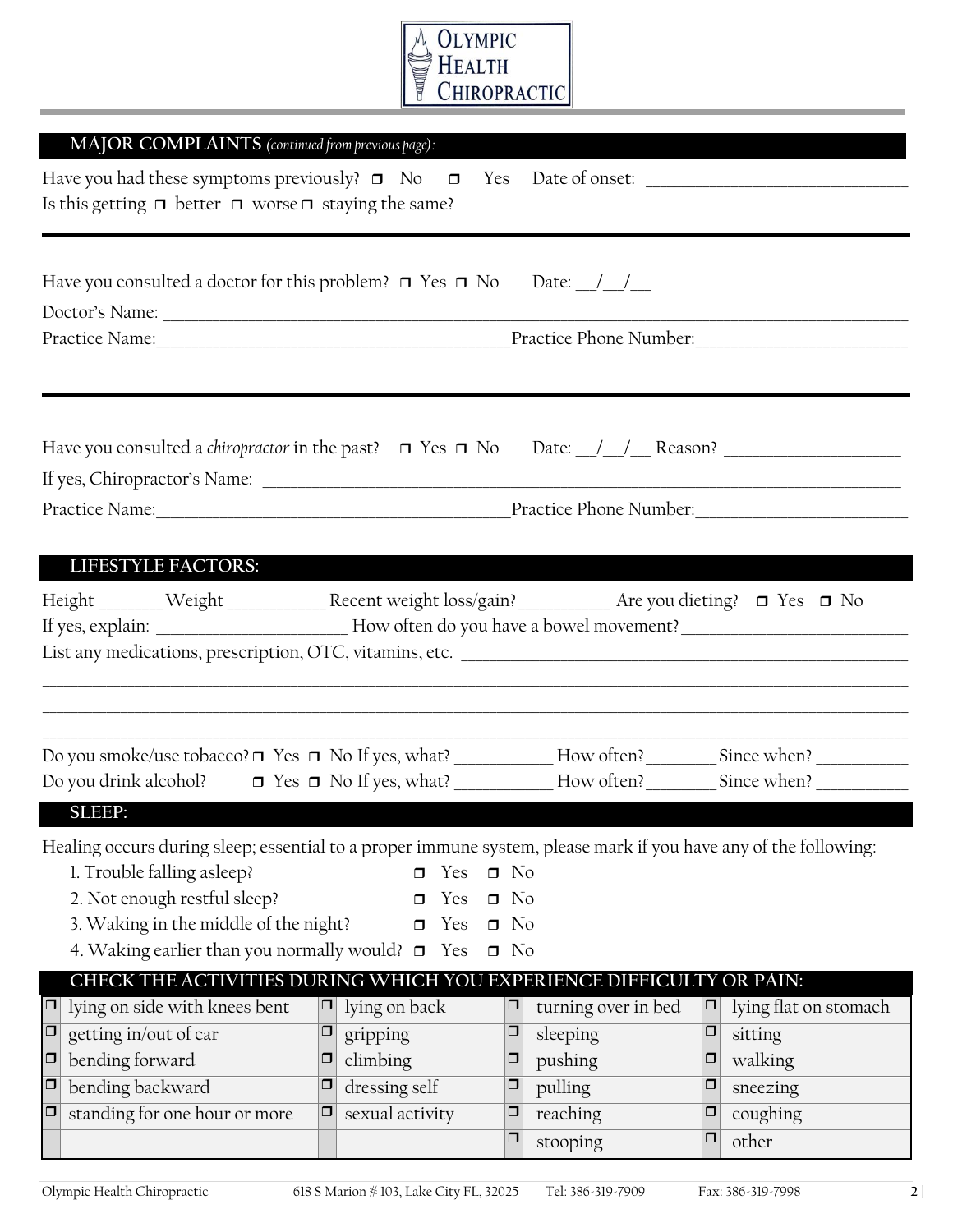

|        | <b>HEADACHES:</b>                                                                                                                            |        |                                                                                                                                                                                                                                                                 |           |                                                                                                                                             |          |                      |  |  |
|--------|----------------------------------------------------------------------------------------------------------------------------------------------|--------|-----------------------------------------------------------------------------------------------------------------------------------------------------------------------------------------------------------------------------------------------------------------|-----------|---------------------------------------------------------------------------------------------------------------------------------------------|----------|----------------------|--|--|
|        | Do you have a family history of headaches?<br>Do you get headaches?<br>Do you experience abnormal blood pressure?<br><b>LOWER BACK PAIN:</b> |        | Do you experience pain or cracking of jaw with your headaches?<br>Do you experience nausea, vomiting or visual disturbances?                                                                                                                                    |           | $\Box$ Yes $\Box$ No<br>$\Box$ Yes $\Box$ No<br>$\Box$ Yes $\Box$ No<br>$\Box$ Yes $\Box$ No $\Box$ High $\Box$ Low<br>$\Box$ Yes $\Box$ No |          |                      |  |  |
|        |                                                                                                                                              |        | Do you ever experience ripping or tearing sensations in your back? $\Box$ Yes $\Box$ No                                                                                                                                                                         |           |                                                                                                                                             |          |                      |  |  |
|        | Does pain radiate to your abdomen?                                                                                                           |        |                                                                                                                                                                                                                                                                 |           | $\Box$ Yes $\Box$ No                                                                                                                        |          |                      |  |  |
|        |                                                                                                                                              |        | Do you ever have impairment of bowel or urinary function? □ Yes □ No Explain: __________                                                                                                                                                                        |           |                                                                                                                                             |          |                      |  |  |
|        | <b>NECK PAIN:</b>                                                                                                                            |        |                                                                                                                                                                                                                                                                 |           |                                                                                                                                             |          |                      |  |  |
|        | Do you feel pressure or pain behind your eyes?                                                                                               |        | If you have neck injury, does it effect: $\Box$ hearing $\Box$ vision $\Box$ balance $\Box$ ringing in ears $\Box$ grating sounds in ears<br>$\Box$ Yes<br>Do you have difficulty lifting or turning your head? □ Yes □ No If yes, in what direction? _________ | $\Box$ No |                                                                                                                                             |          |                      |  |  |
|        | <b>SURGICAL HISTORY:</b>                                                                                                                     |        |                                                                                                                                                                                                                                                                 |           |                                                                                                                                             |          |                      |  |  |
|        | Have you had any surgeries or been hospitalized?<br>$\Box$ Yes<br>$\Box$ No<br>Year: $\qquad \qquad$                                         |        |                                                                                                                                                                                                                                                                 |           |                                                                                                                                             |          |                      |  |  |
|        | ADDITIONAL COMPLAINTS:                                                                                                                       |        |                                                                                                                                                                                                                                                                 |           |                                                                                                                                             |          |                      |  |  |
|        | $\Box$ headache                                                                                                                              |        | $ \Box $ numbness in fingers/arm/leg                                                                                                                                                                                                                            |           | $\vert$ =   excess perspiration                                                                                                             |          | Pain radiating into: |  |  |
|        |                                                                                                                                              |        | $\Box$ head seems too heavy $\Box$ pins/needles in arms/legs                                                                                                                                                                                                    |           | $\Box$ digestive disorder                                                                                                                   | $ \Box $ | right arm            |  |  |
| $\Box$ | loss of memory                                                                                                                               | $\Box$ | upper back pain/stiffness                                                                                                                                                                                                                                       | $\Box$    | nausea, vomiting                                                                                                                            | $\Box$   | left arm             |  |  |
| $\Box$ | tension                                                                                                                                      | $\Box$ | low back pain/stiffness                                                                                                                                                                                                                                         | $\Box$    | diarrhea                                                                                                                                    | $\Box$   | both arms            |  |  |
| $\Box$ | irritability                                                                                                                                 | $\Box$ | neck motion restricted                                                                                                                                                                                                                                          | $\Box$    | constipation                                                                                                                                | $\Box$   | right leg            |  |  |
| $\Box$ | anxiety                                                                                                                                      | $\Box$ | neck pain/stiffness                                                                                                                                                                                                                                             | $\Box$    | difficulty lifting                                                                                                                          | $\Box$   | left leg             |  |  |
| □      | insomnia                                                                                                                                     | $\Box$ | loss of taste/smell                                                                                                                                                                                                                                             | $\Box$    | difficulty standing                                                                                                                         | $\Box$   | both legs            |  |  |
| $\Box$ | sinus trouble                                                                                                                                | $\Box$ | dizziness                                                                                                                                                                                                                                                       | $\Box$    | difficulty walking                                                                                                                          | $\Box$   | neck                 |  |  |
| $\Box$ | eye strain                                                                                                                                   | $\Box$ | fainting                                                                                                                                                                                                                                                        | $\Box$    | difficulty sitting                                                                                                                          | $\Box$   | base of skull        |  |  |
| $\Box$ | pain behind eyes                                                                                                                             | $\Box$ | equilibrium problems                                                                                                                                                                                                                                            | $\Box$    | difficulty bending                                                                                                                          | $\Box$   | shoulders            |  |  |
| $\Box$ | tremors                                                                                                                                      | $\Box$ | eyes sensitive to light                                                                                                                                                                                                                                         | $\Box$    | extreme fatigue                                                                                                                             | $\Box$   | hips                 |  |  |
| $\Box$ | palpitations                                                                                                                                 | $\Box$ | ears buzzing/ringing                                                                                                                                                                                                                                            | $\Box$    | shortness of breath                                                                                                                         | $\Box$   | other                |  |  |
| $\Box$ | chest pain                                                                                                                                   | $\Box$ | extreme nervousness                                                                                                                                                                                                                                             | $\Box$    | difficulty swallowing                                                                                                                       | $\Box$   | other                |  |  |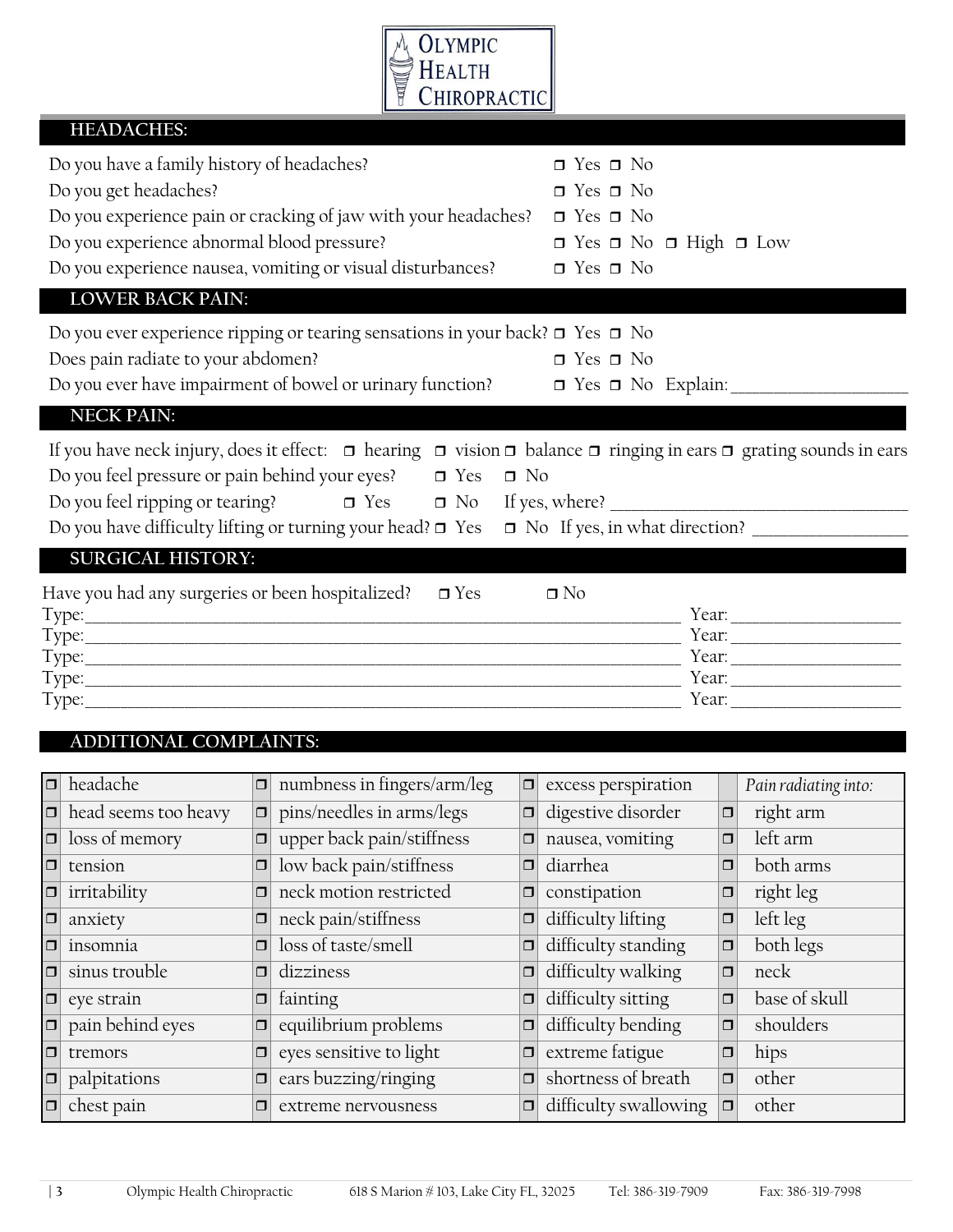

# **CONDITIONS & SYMPTOMS:**

|               | Check any symptom you are experiencing $NOW(N)$ or any problem you have experienced in the $PAST(P)$<br>LEGEND: |                              |        |                               |                     |  |               |                       |               |                         |
|---------------|-----------------------------------------------------------------------------------------------------------------|------------------------------|--------|-------------------------------|---------------------|--|---------------|-----------------------|---------------|-------------------------|
| $N$ $P$       |                                                                                                                 | WEIGHT                       |        | $\overline{N}$ $\overline{P}$ | <b>SKIN</b>         |  | N P           | G-I SYSTEM            | $N$ $P$       | <b>CONDITIONS</b>       |
| $\Box$        |                                                                                                                 | Weight loss                  |        | $\Box$ $\Box$                 | Rash                |  | $\Box$ $\Box$ | Gas                   | $\Box$ $\Box$ | Anemia                  |
| $\Box$ $\Box$ |                                                                                                                 | Weight gain                  |        | $\Box$                        | Easy bruising       |  | $\Box$ $\Box$ | Heartburn             | $\Box$        | Osteopenia              |
|               |                                                                                                                 | <b>HEAD</b>                  |        | $\Box$                        | Itching/Peeling     |  | $\Box$        | Indigestions          | $\Box$ $\Box$ | Osteoporosis            |
| $\Box$        |                                                                                                                 | Headache                     | ο.     | 0                             | Changes in moles    |  | $\Box$ $\Box$ | <b>Ulcers</b>         | $\Box$        | Osteoarthritis          |
| $\Box$        |                                                                                                                 | Dizziness                    |        |                               | <b>VASCULAR</b>     |  | $\Box$ $\Box$ | Vomiting/Nausea       | $\Box$ $\Box$ | Cataracts               |
|               | 0 I O                                                                                                           | Head trauma                  |        | $\Box$ $\Box$                 | Chest pain          |  | $\Box$ $\Box$ | Abdominal pain        | $\Box$        | Pneumonia               |
| $\Box$        |                                                                                                                 | Fainting                     |        | $\Box$                        | Palpitations        |  | $\Box$        | Diarrhea              | $\Box$        | Tuberculosis            |
| $\Box$ $\Box$ |                                                                                                                 | Blacking out                 |        | $\Box$ $\Box$                 | Ankle swelling      |  | $\Box$        | Constipation          | $\Box$        | Gallbladder Disease     |
|               |                                                                                                                 | <b>EYES</b>                  |        | $\Box$                        | Cold feet/hands     |  | $\Box$ $\Box$ | <b>Blood</b> in Stool | $\Box$ $\Box$ | Liver Disease           |
| $\Box$ $\Box$ |                                                                                                                 | Changes in vision            |        | $\Box$ $\Box$                 | Leg cramps          |  | $\Box$ $\Box$ | Hemorrhoids           | $\Box$        | Urinary infection       |
| $\Box$ $\Box$ |                                                                                                                 | Light sensitivity            | $\Box$ | $\Box$                        | Calf pain           |  |               | <b>G-U SYSTEM</b>     | $\Box$ $\Box$ | Genital infection       |
| $\Box$ $\Box$ |                                                                                                                 | Spots in vision              | $\Box$ | $\Box$                        | Varicose veins      |  | $\Box$ $\Box$ | Difficulty urinating  | $\Box$        | Diabetes                |
|               |                                                                                                                 | <b>MOUTH</b>                 |        | $\Box$ $\Box$                 | Low Blood pressure  |  | $\Box$ $\Box$ | Pain urinating        | $\Box$        | Thyroid Condition       |
| $\Box$ $\Box$ |                                                                                                                 | <b>Bleeding Gums</b>         |        | $\Box$                        | High Blood pressure |  | $\Box$ $\Box$ | Blood in urine        | $\Box$        | Rheumatoid Arthritis    |
| $\Box$ $\Box$ |                                                                                                                 | Cold sores                   |        |                               | NEUROLOGIC          |  | $\Box$        | Incontinence          | $\Box$        | Glaucoma                |
| $\Box$        |                                                                                                                 | Dentures                     |        | $\Box$ $\Box$                 | Seizures/Epilepsy   |  | $\Box$        | Increase urination    | $\Box$        | Alcoholism              |
| $\Box$ $\Box$ |                                                                                                                 | Jaw pain                     |        | $\Box$                        | Stroke              |  | $\Box$ $\Box$ | Decreased urination   | $\Box$ $\Box$ | Tumors                  |
| $\Box$ $\Box$ |                                                                                                                 | Changes in taste             | $\Box$ | 10                            | Tingling sensation  |  |               | MUSCLE/BONE           | $\Box$        | Multiple Sclerosis      |
| $\Box$        |                                                                                                                 | Hoarseness                   |        | $\Box$ $\Box$                 | Numbness            |  | $\Box$ $\Box$ | Joint Pain            | $\Box$ $\Box$ | Parkinson's Disease     |
|               |                                                                                                                 | <b>NOSE</b>                  |        | $\Box$                        | Weakness            |  | $\Box$ $\Box$ | Stiffness             | $\Box$        | Gout                    |
|               |                                                                                                                 | $\boxed{\square}$ Nosebleeds |        | $\Box$ $\Box$                 | Difficulty walking  |  | $\Box$ $\Box$ | Muscle ache           | $\Box$ $\Box$ | <b>High Cholesterol</b> |
|               |                                                                                                                 | $\Box$ Sinus problems        |        | $\Box$ $\Box$                 | Poor coordination   |  | $\Box$ $\Box$ | Arthritis             | $\Box$ $\Box$ | Migraine Headaches      |
|               |                                                                                                                 | <b>LUNGS</b>                 |        | $\Box$                        |                     |  | $\Box$ $\Box$ | <b>Bone Pain</b>      | $\Box$        | <b>TIAs</b>             |
|               | $\Box$                                                                                                          | Difficulty breathing         |        | $\Box$ $\Box$                 |                     |  | $\Box$ $\Box$ | Fracture              | $\Box$ $\Box$ | Cancer                  |
| $\Box$ $\Box$ |                                                                                                                 | Asthma                       |        | $\Box$                        |                     |  | $\Box$ $\Box$ | Dislocation           | $\Box$        |                         |
| $\Box$ $\Box$ |                                                                                                                 | Wheezing                     | $\Box$ | $\Box$                        |                     |  | $\Box$        |                       | $\Box$        |                         |
|               | $\Box   \Box$                                                                                                   | Persistent cough             |        | $\Box$ $\Box$                 |                     |  | $\Box$        |                       | $\Box$        |                         |

## **ANY OTHER CONDITIONS:**

Please list any other conditions that you have ever been diagnosed with or are currently being treated for:

\_\_\_\_\_\_\_\_\_\_\_\_\_\_\_\_\_\_\_\_\_\_\_\_\_\_\_\_\_\_\_\_\_\_\_\_\_\_\_\_\_\_\_\_\_\_\_\_\_\_\_\_\_\_\_\_\_\_\_\_\_\_\_\_\_\_\_\_\_\_\_\_\_\_\_\_\_\_\_\_\_\_\_\_\_\_\_\_\_\_\_\_\_\_\_\_\_\_\_\_\_\_\_\_\_\_\_\_\_\_\_\_\_\_\_\_\_\_\_\_\_ \_\_\_\_\_\_\_\_\_\_\_\_\_\_\_\_\_\_\_\_\_\_\_\_\_\_\_\_\_\_\_\_\_\_\_\_\_\_\_\_\_\_\_\_\_\_\_\_\_\_\_\_\_\_\_\_\_\_\_\_\_\_\_\_\_\_\_\_\_\_\_\_\_\_\_\_\_\_\_\_\_\_\_\_\_\_\_\_\_\_\_\_\_\_\_\_\_\_\_\_\_\_\_\_\_\_\_\_\_\_\_\_\_\_\_\_\_\_\_\_\_ \_\_\_\_\_\_\_\_\_\_\_\_\_\_\_\_\_\_\_\_\_\_\_\_\_\_\_\_\_\_\_\_\_\_\_\_\_\_\_\_\_\_\_\_\_\_\_\_\_\_\_\_\_\_\_\_\_\_\_\_\_\_\_\_\_\_\_\_\_\_\_\_\_\_\_\_\_\_\_\_\_\_\_\_\_\_\_\_\_\_\_\_\_\_\_\_\_\_\_\_\_\_\_\_\_\_\_\_\_\_\_\_\_\_\_\_\_\_\_\_\_ \_\_\_\_\_\_\_\_\_\_\_\_\_\_\_\_\_\_\_\_\_\_\_\_\_\_\_\_\_\_\_\_\_\_\_\_\_\_\_\_\_\_\_\_\_\_\_\_\_\_\_\_\_\_\_\_\_\_\_\_\_\_\_\_\_\_\_\_\_\_\_\_\_\_\_\_\_\_\_\_\_\_\_\_\_\_\_\_\_\_\_\_\_\_\_\_\_\_\_\_\_\_\_\_\_\_\_\_\_\_\_\_\_\_\_\_\_\_\_\_\_ \_\_\_\_\_\_\_\_\_\_\_\_\_\_\_\_\_\_\_\_\_\_\_\_\_\_\_\_\_\_\_\_\_\_\_\_\_\_\_\_\_\_\_\_\_\_\_\_\_\_\_\_\_\_\_\_\_\_\_\_\_\_\_\_\_\_\_\_\_\_\_\_\_\_\_\_\_\_\_\_\_\_\_\_\_\_\_\_\_\_\_\_\_\_\_\_\_\_\_\_\_\_\_\_\_\_\_\_\_\_\_\_\_\_\_\_\_\_\_\_\_ \_\_\_\_\_\_\_\_\_\_\_\_\_\_\_\_\_\_\_\_\_\_\_\_\_\_\_\_\_\_\_\_\_\_\_\_\_\_\_\_\_\_\_\_\_\_\_\_\_\_\_\_\_\_\_\_\_\_\_\_\_\_\_\_\_\_\_\_\_\_\_\_\_\_\_\_\_\_\_\_\_\_\_\_\_\_\_\_\_\_\_\_\_\_\_\_\_\_\_\_\_\_\_\_\_\_\_\_\_\_\_\_\_\_\_\_\_\_\_\_\_ \_\_\_\_\_\_\_\_\_\_\_\_\_\_\_\_\_\_\_\_\_\_\_\_\_\_\_\_\_\_\_\_\_\_\_\_\_\_\_\_\_\_\_\_\_\_\_\_\_\_\_\_\_\_\_\_\_\_\_\_\_\_\_\_\_\_\_\_\_\_\_\_\_\_\_\_\_\_\_\_\_\_\_\_\_\_\_\_\_\_\_\_\_\_\_\_\_\_\_\_\_\_\_\_\_\_\_\_\_\_\_\_\_\_\_\_\_\_\_\_\_ \_\_\_\_\_\_\_\_\_\_\_\_\_\_\_\_\_\_\_\_\_\_\_\_\_\_\_\_\_\_\_\_\_\_\_\_\_\_\_\_\_\_\_\_\_\_\_\_\_\_\_\_\_\_\_\_\_\_\_\_\_\_\_\_\_\_\_\_\_\_\_\_\_\_\_\_\_\_\_\_\_\_\_\_\_\_\_\_\_\_\_\_\_\_\_\_\_\_\_\_\_\_\_\_\_\_\_\_\_\_\_\_\_\_\_\_\_\_\_\_\_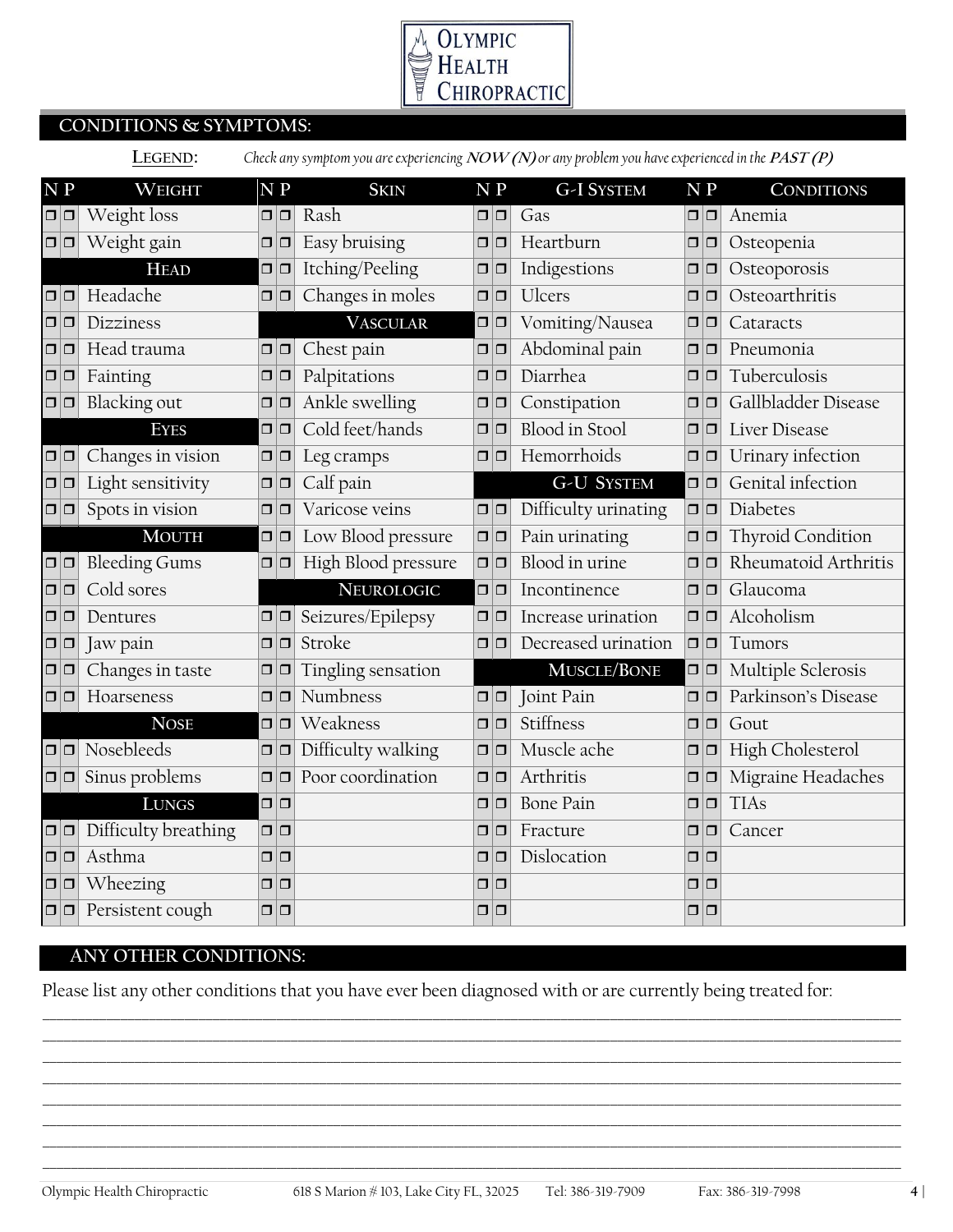

### **CONSENT TO CHIROPRACTIC ADJUSTMENT AND CARE:**

I have been informed that is not uncommon that patients have some increased discomfort after an adjustment. If that happens, I will apply ice to the area and rest it. If I am concerned about this discomfort or develop any new symptoms I can call the office of Olympic Health Chiropractic and get immediate attention. If I am out of town or unable to contact the doctor, I will present myself to an emergency room. If any tests were performed outside of Olympic Health Chiropractic (laboratory or other diagnostic procedures), I understand that the doctor can notify me of the results at my next scheduled appointment.

| Patient's signature | Doctor's signature |
|---------------------|--------------------|

I hereby request and consent to the performance of chiropractic adjustments and other chiropractic procedures, including various modes of physical therapy and if necessary, diagnostic x-ray, on me by Dr. James W. Haley, D.C. I have had the opportunity to discuss with Dr. James W. Haley, D.C. the nature and purpose of chiropractic adjustments and other procedures. I understand that results are not guaranteed. I further understand and am informed that, as in all health care, in the practice of chiropractic there are some very slight risks to treatment, including, but not limited to, muscles strains and sprains, disc injuries, physical therapy burns, rib injury, and strokes. Strokes are the most serious complication of chiropractic treatment. The most recent studies (Journal of the CAA, Vol. 37 no. 2, June 1993) estimate that the incidence of this type of stroke is 1 in every 3 million upper cervical adjustments. I do not expect the doctor to be able to anticipate and explain all risks and complications and wish to rely on the doctor to exercise judgment during the course of the procedure which the doctor feels at the time, based upon the facts then known, as in my best interests.

| Patient's signature | Doctor's signature |
|---------------------|--------------------|

I have read the above consent, witnessed by the doctor, as indicated by our signatures. I have also had the opportunity to ask questions about its content, and by signing below I agree to the above named procedures. I intend this consent form to cover the entire course of treatment for my present condition and for any future conditions for which I seek treatment.

|                 | Patient's signature         |                                        | Doctor's signature |                   |
|-----------------|-----------------------------|----------------------------------------|--------------------|-------------------|
|                 |                             |                                        |                    |                   |
|                 |                             |                                        |                    |                   |
| Name of Patient |                             |                                        | Date Signed        |                   |
|                 | Please Print                |                                        |                    |                   |
|                 |                             |                                        |                    |                   |
| 5               | Olympic Health Chiropractic | 618 S Marion #103, Lake City FL, 32025 | Tel: 386-319-7909  | Fax: 386-319-7998 |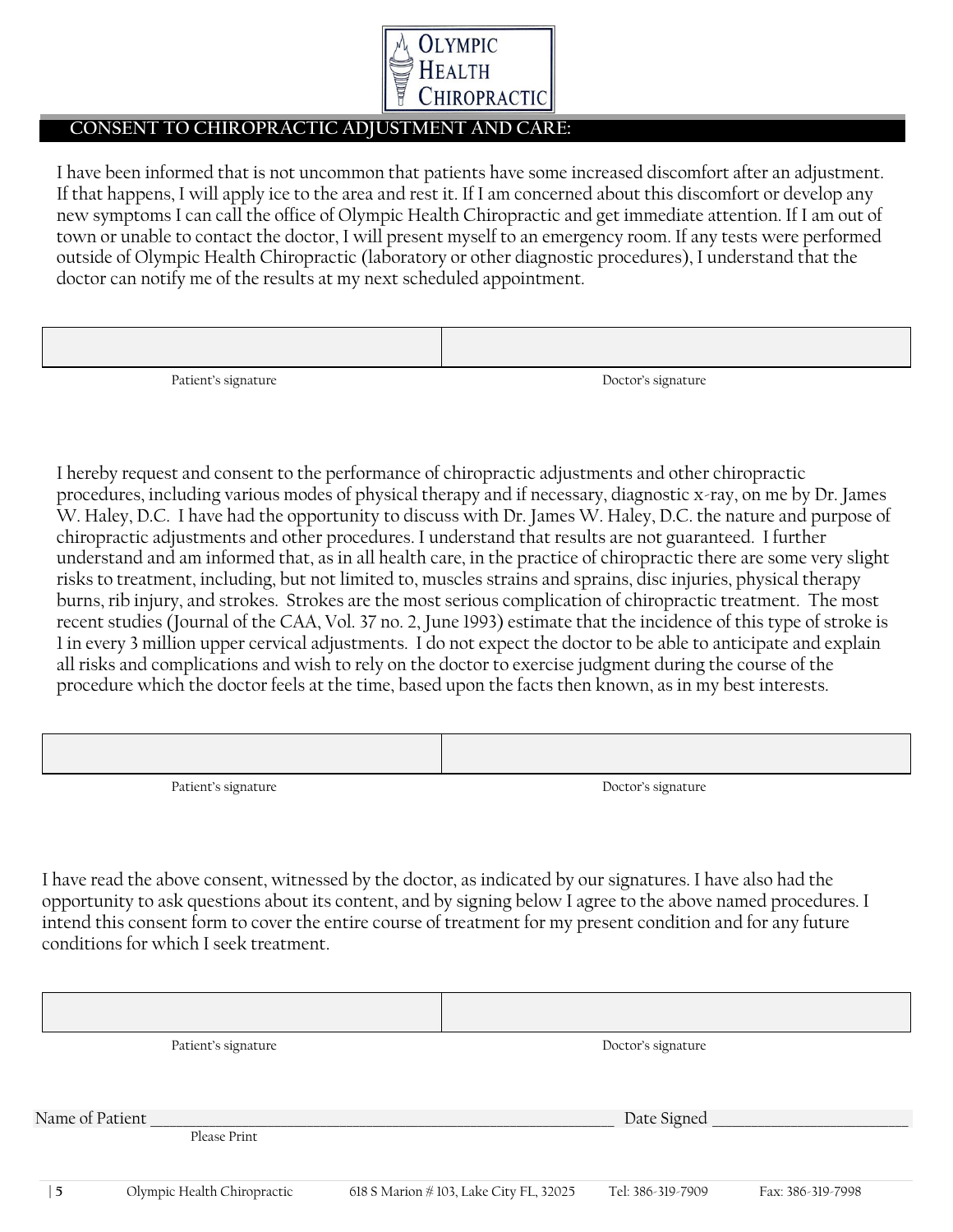

## **RECEIPT OF PRIVACY PRACTICES: WRITTEN ACKNOWLEDGEMENT FORM:**

I, \_\_\_\_\_\_\_\_\_\_\_\_\_\_\_\_\_\_\_\_\_\_\_\_\_\_\_\_\_\_\_\_\_ have received and read a copy of (Print Name)

Olympic Health Chiropractic's Notice of Privacy Practices.

Sign \_\_\_\_\_\_\_\_\_\_\_\_\_\_\_\_\_\_\_\_\_\_\_\_\_\_\_\_\_\_\_\_\_\_\_\_\_\_\_\_\_\_\_\_\_\_\_\_\_\_\_\_\_ Date \_\_\_\_\_\_\_\_\_\_\_\_\_\_\_\_\_\_\_\_\_\_\_\_\_\_\_

(Sign Name)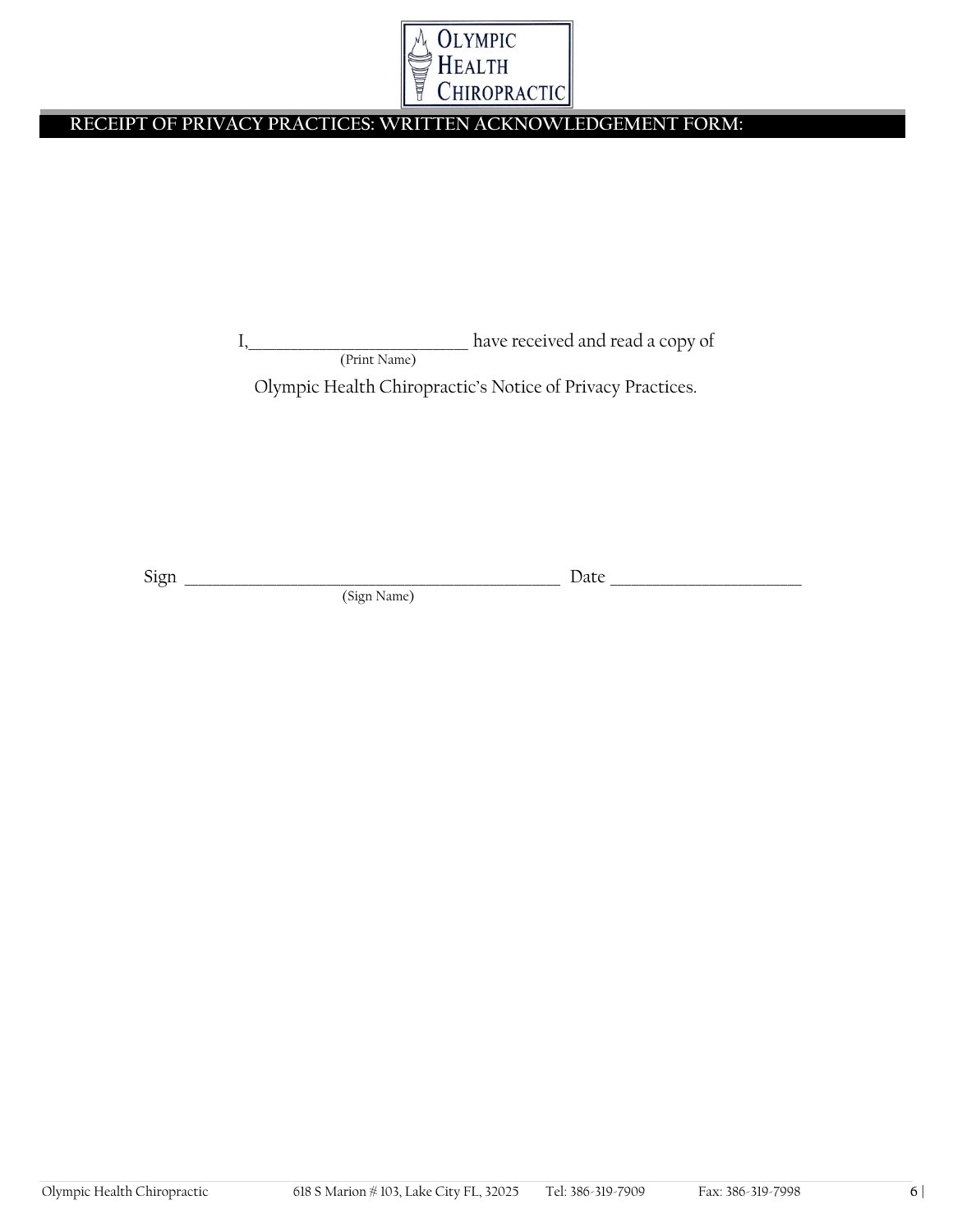

## **RECEIPT OF APPOINTMENT CANCELLATION AND TARDINESS POLICY: WRITTEN ACKNOWLEDGEMENT FORM**

### **CANCELLATION POLICY:**

 **24 HOURS' ADVANCED NOTICE REQUIRED -** You **MUST call our main office line (386) 319-7909 24 hours before** your appointment.

#### **NO-SHOW POLICY:**

- **NO SHOWS WILL BE CHARGED 100% OF THE APPOINTMENT FEE. \$50 for existing patients; \$95 for new patients.**
- **New patients who fail to show for their initial visit will NOT be rescheduled.**
- Existing patients who fail to show for their appointment will charged a **\$50.00 fee** *the FIRST time,* **\$75.00 fee** *the SECOND time*, and a \$100 fee *the* THIRD *time*.

### **LATE ARRIVALS POLICY:**

- Patients who are over 15 minutes late will be asked to reschedule.
- Patients who arrive *over 15 minutes late* will charged a **\$25.00 fee** *the FIRST time*, **\$50.00 fee** *the SECOND time,* and **\$75 fee** *the THIRD time.*

We reserve the right t**o discontinue treatment** of patients who are habitually late, fail to show for their appointments or usually cancel with less than 24 hours' notice.

*We cannot reschedule you for another appointment until applicable fees are paid in full.*

We understand there may be times when an unforeseen emergency occurs and you may not be able to keep your scheduled appointment. If you should experience extenuating circumstances please contact our Office Manager, who *may* be able to waive the **No Show fee**. You may contact Olympic Health Chiropractic during normal business hours between 8:30 am – 6 pm, M-F. Should it be after regular business hours, you may leave a message. *\*A message left WITHOUT 24 hour's notice does not prevent incurring fees.\**

## **Olympic Health Chiropractic (386) 319-7909**

### **All Patients:**

I understand and agree to the terms of *Olympic Health Chiropractic's* Appointment Cancellation Policy and agree to comply with any applicable penalty fees if incurred.

| Patient's Signature | Date | Doctor's signature | Date |
|---------------------|------|--------------------|------|

### **For parents of minors:**

I understand and agree to the terms of *Olympic Health Chiropractic's* Appointment Cancellation Policy and agree to comply with any applicable penalty fees on behalf of my child.

| Parent/Guardian's Signature | Name of Minor Patient | Date | Doctor's signature | Date |
|-----------------------------|-----------------------|------|--------------------|------|